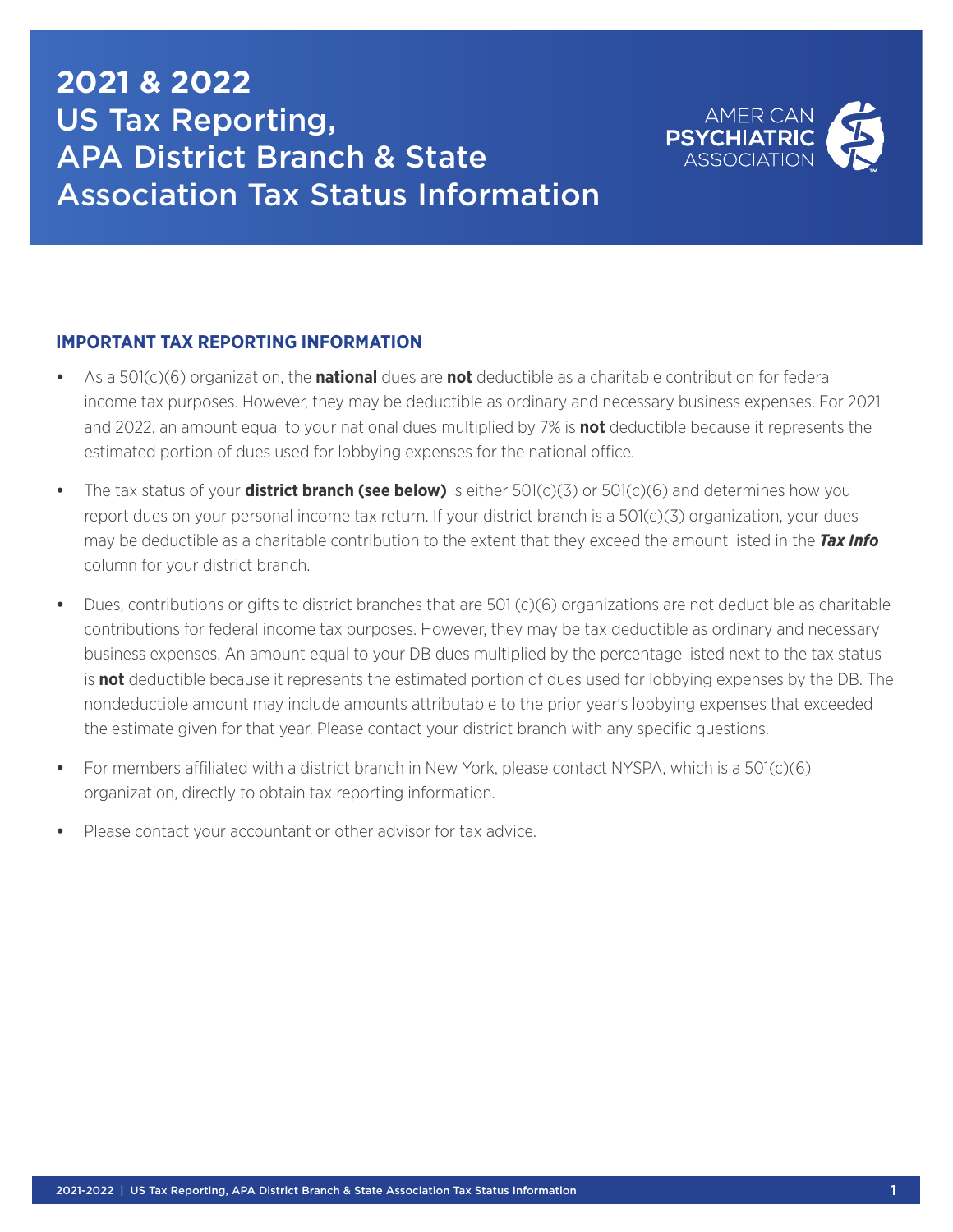| <b>TAX STATUS - DISTRICT BRANCH AND STATE ASSOCIATION</b>      |                 |                         |                        |       |  |  |
|----------------------------------------------------------------|-----------------|-------------------------|------------------------|-------|--|--|
| <b>DISTRICT BRANCH / STATE ASSOCIATION</b>                     | <b>TAX INFO</b> |                         |                        |       |  |  |
|                                                                | 2021 Tax Status | 2021                    | <b>2022 Tax Status</b> | 2022  |  |  |
| Alabama Psychiatric Physicians Association                     | 501(c)(6)       | Lobbying < Dollar Limit | 501(c)(6)              | 0%    |  |  |
| Alaska Psychiatric Association                                 | 501(c)(6)       | 0%                      | 501(c)(6)              | 0%    |  |  |
| Arizona Psychiatric Society                                    | 501(c)(6)       | 32%                     | 501(c)(6)              | 40%   |  |  |
| Arkansas Psychiatric Society                                   | 501(c)(6)       | Lobbying < Dollar Limit | 501(c)(6)              | 0%    |  |  |
| <b>Bronx District Branch</b>                                   | 501(c)(3)       | \$16                    | 501(c)(3)              | \$16  |  |  |
| Brooklyn Psychiatric Society Inc.                              | 501(c)(3)       | \$35                    | 501(c)(3)              | \$35  |  |  |
| Central California Psychiatric Society                         | 501(c)(3)       | \$125                   | 501(c)(3)              | \$125 |  |  |
| Central New York District Branch                               | 501(c)(6)       | 0%                      | 501(c)(6)              | 0%    |  |  |
| Colorado Psychiatric Society                                   | 501(c)(6)       | 11%                     | 501(c)(6)              | 11%   |  |  |
| Connecticut Psychiatric Society                                | 501(c)(6)       | 30%                     | 501(c)(6)              | 30%   |  |  |
| Florida Psychiatric Society                                    | 501(c)(6)       | 13%                     | 501(c)(6)              | 13%   |  |  |
| Genesee Valley Psychiatric Association                         | 501(c)(6)       | 0%                      | 501(c)(6)              | 0%    |  |  |
| Georgia Psychiatric Physicians Association Inc.                | 501(c)(6)       | 19%                     | 501(c)(6)              | 19%   |  |  |
| Greater Long Island Psychiatric Society<br>(dissolved 6/30/21) | 501(c)(6)       | 0%                      | N/A                    | N/A   |  |  |
| Hawaii Psychiatric Medical Association                         | 501(c)(6)       | 50%                     | 501(c)(6)              | 50%   |  |  |
| Hudson Psychiatric Society                                     | 501(c)(6)       | 0%                      | 501(c)(6)              | 0%    |  |  |
| Idaho Psychiatric Association                                  | 501(c)(6)       | 0%                      | 501(c)(6)              | 0%    |  |  |
| Illinois Psychiatric Society                                   | 501(c)(6)       | 35%                     | 501(c)(6)              | 35%   |  |  |
| Indiana Psychiatric Society                                    | 501(c)(6)       | 15%                     | 501(c)(6)              | 15%   |  |  |
| Iowa Psychiatric Physicians Society                            | 501(c)(6)       | 26%                     | 501(c)(6)              | 22%   |  |  |
| Kansas Psychiatric Society                                     | 501(c)(6)       | 12%                     | 501(c)(6)              | 12%   |  |  |
| Kentucky Psychiatric Medical Association                       | 501(c)(6)       | 0%                      | 501(c)(6)              | 0%    |  |  |
| Louisiana Psychiatric Medical Association                      | 501(c)(6)       | \$34                    | 501(c)(6)              | \$34  |  |  |
| Maine Association of Psychiatric Physicians                    | 501(c)(6)       | 30%                     | 501(c)(6)              | 30%   |  |  |
| Maryland Psychiatric Society Inc.                              | 501(c)(6)       | 7.5%                    | 501(c)(6)              | 7.5%  |  |  |
| Massachusetts Psychiatric Society                              | 501(c)(3)       | \$76                    | 501(c)(3)              | \$76  |  |  |
| Michigan Psychiatric Society                                   | 501(c)(6)       | 3%                      | 501(c)(6)              | 3%    |  |  |
| Mid-Hudson Psychiatric Society                                 | 501(c)(6)       | 0%                      | 501(c)(6)              | 0%    |  |  |
| Minnesota Psychiatric Society                                  | 501(c)(6)       | 25%                     | 501(c)(6)              | 25%   |  |  |
| Mississippi Psychiatric Association Inc.                       | 501(c)(3)       | 5%                      | 501(c)(3)              | 5%    |  |  |
| Missouri Psychiatric Association                               | 501(c)(6)       | 25%                     | 501(c)(6)              | 25%   |  |  |
| Montana Psychiatric Association                                | 501(c)(6)       | 0%                      | 501(c)(6)              | 0%    |  |  |
| Nassau Suffolk District Branch                                 |                 |                         | 501(c)(6)              | $0\%$ |  |  |
| Nebraska Psychiatric Society                                   | 501(c)(6)       | 0%                      | 501(c)(6)              | 0%    |  |  |
| Nevada Psychiatric Association                                 | 501(c)(6)       | 50%                     | 501(c)(6)              | 50%   |  |  |
| New Hampshire Psychiatric Society                              | 501(c)(6)       | 75%                     | 501(c)(6)              | 0%    |  |  |
| New Jersey Psychiatric Association                             | 501(c)(6)       | 26%                     | 501(c)(6)              | 21%   |  |  |
| New York County Psychiatric Society                            | 501(c)(6)       | 0%                      | 501(c)(6)              | 0%    |  |  |
| New York State Capital District Branch                         | 501(c)(6)       | 0%                      | 501(c)(6)              | 0%    |  |  |
| North Carolina Psychiatric Association                         | 501(c)(6)       | 6%                      | 501(c)(6)              | 4%    |  |  |
| North Dakota Psychiatric Society                               | 501(c)(6)       | 0%                      | 501(c)(6)              | 0%    |  |  |
| Northern California Psychiatric Society                        | 501(c)(6)       | 35%                     | 501(c)(6)              | 20%   |  |  |
| Northern New York District Branch                              | 501(c)(6)       | $\rm O\%$               | 501(c)(6)              | 0%    |  |  |
| Ohio Psychiatric Physicians Association                        | 501(c)(6)       | 13%                     | 501(c)(6)              | 13%   |  |  |